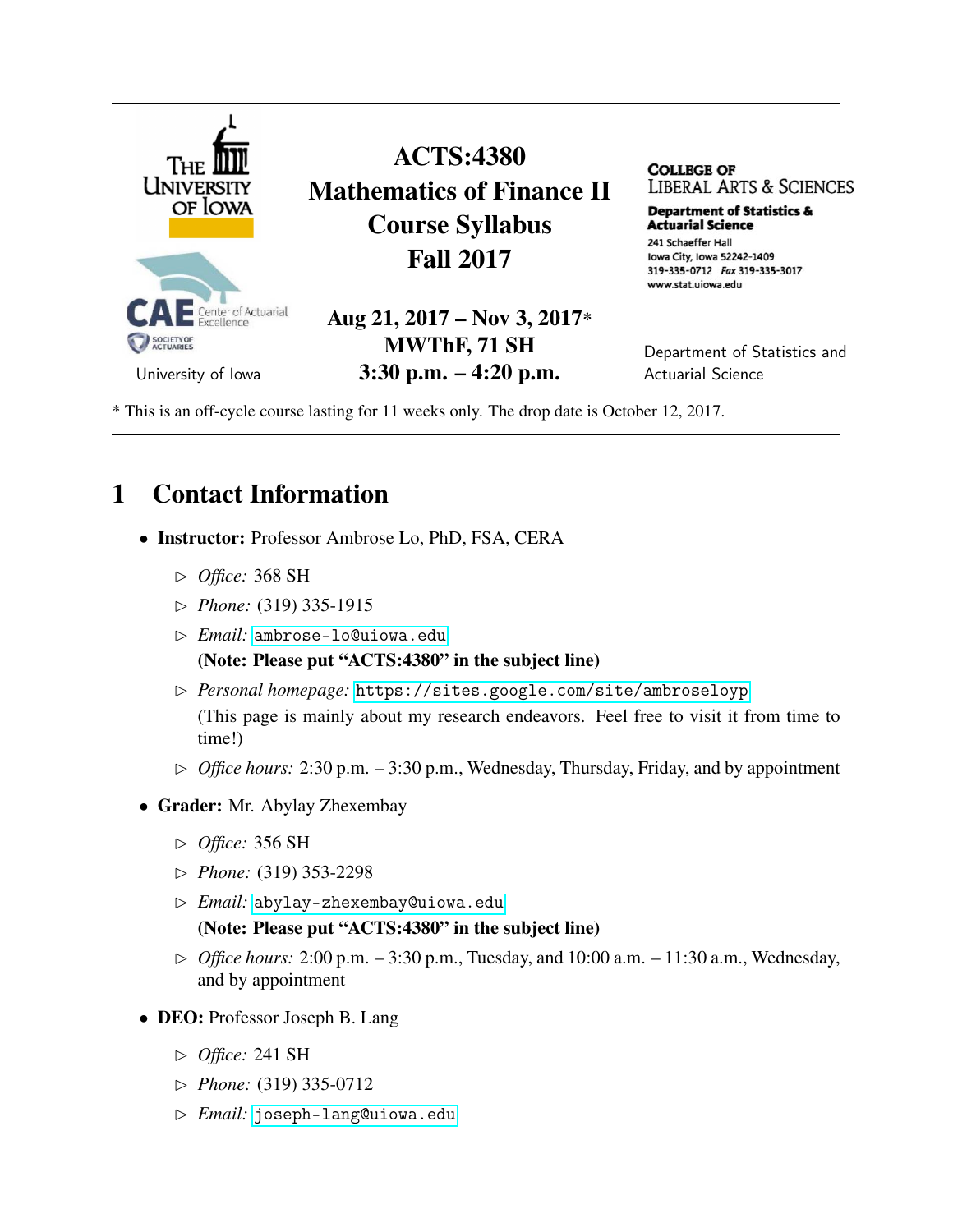## 2 Course Description and Objectives

Building upon the conceptual foundation on financial derivatives developed in the second part of the Society of Actuaries (SOA) (pre-June 2017) Exam FM, this intermediate course on mathematical finance for B.S. and M.S. in Actuarial Science students explores option pricing in a reasonably mathematical manner and prepares you adequately for the SOA Models for Financial Economics (MFE) Exam. It consists of four interrelated parts of varying degrees of technical sophistication:

| Discrete-time option pricing models                    | (approx. 2 weeks)         |
|--------------------------------------------------------|---------------------------|
| Continuous-time option pricing models                  | (approx. 7 weeks)         |
| Part III. Interest rate derivatives                    | $\alpha$ (approx. 1 week) |
| Part IV. Epilogue: General properties of option prices | (approx. 1 week)          |
|                                                        |                           |

The central theme of the course is to determine the fair price of a financial derivative in the context of different pricing models. Together with the one-study-hour exam preparation course ACTS:4160 (see Section [4\)](#page-2-0), the course fully covers the syllabus of the November 2017 Exam MFE. After taking this course, the successful student is expected to:

- 1. Understand the mechanics of different kinds of financial derivatives.
- 2. Price options on a wide variety of underlying assets using different pricing methodologies.
- 3. Understand the assumptions and limitations of each class of option pricing models.
- 4. Take and, most importantly, pass Exam MFE in November 2017 with considerable ease.
- 5. (For graduate students) Proceed to more advanced courses on mathematical finance with strong confidence.

# 3 Exam MFE

Exam MFE is a three-hour exam that consists of 30 multiple-choice questions, each of which includes 5 answer choices identified by A, B, C, D, and E. Historically, the pass mark was approx[i](#page-1-0)mately 72% of the full score<sup>i</sup> and the passing rate is stable at  $47-49\%$ . There are two released past exams (Spring 2007 and Spring 2009), 60 sample questions on introductory derivatives, and 40 sample questions on advanced derivatives, all with detailed solutions. More information about Exam MFE can be found at [https://www.soa.org/education/exam-req/](https://www.soa.org/education/exam-req/edu-exam-mfe-detail.aspx) [edu-exam-mfe-detail.aspx](https://www.soa.org/education/exam-req/edu-exam-mfe-detail.aspx).

In Fall 2017, Exam MFE will be offered via computer-based testing (CBT) from November 16 to November 22. The registration deadline is October 10 (please refer to [https://www.soa.org/](https://www.soa.org/Education/Exam-Req/Exam-Day-Info/edu-2017-cbt-test-schedule.aspx) [Education/Exam-Req/Exam-Day-Info/edu-2017-cbt-test-schedule.aspx](https://www.soa.org/Education/Exam-Req/Exam-Day-Info/edu-2017-cbt-test-schedule.aspx)). It is strongly suggested that you take the exam in November as you learn the material, do the homework, and study for the quizzes and exams in this course (strike while the iron is hot!). In fact, the off-cycle arrangement of the course is made so that it will end well before you take the November MFE exam. In the "unlikely" event that you cannot pass the exam in November, you should retake it in March 2018, the very last time that Exam MFE is offered.

<span id="page-1-0"></span><sup>i</sup>Out of the 28 or 29 graded questions (it is likely that one or two of the 30 questions are pilot questions that are not graded), you need at least 21 correct.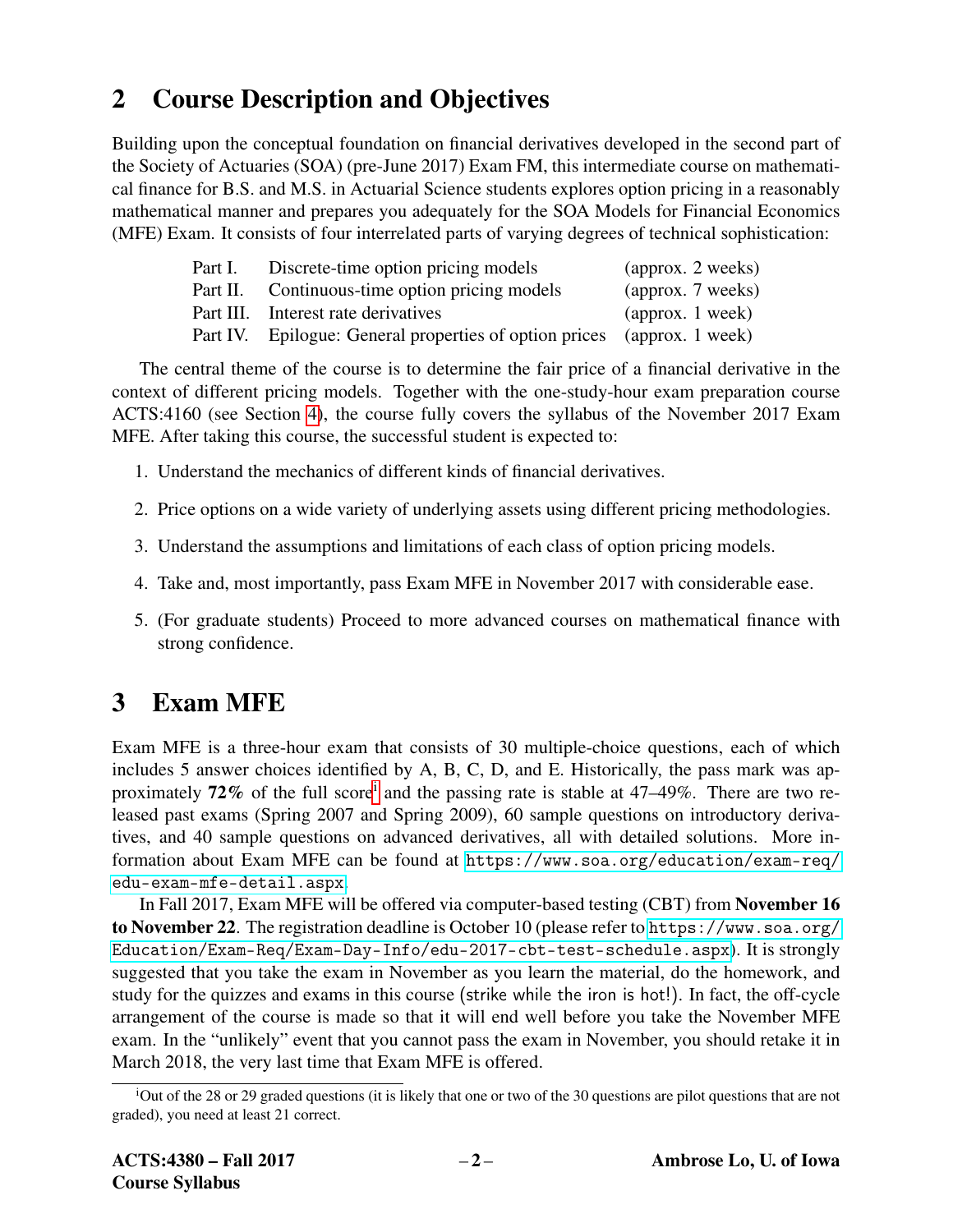Note that effective with the July 2017 administration of Exam MFE, there will be noticeable changes in the syllabus. According to the SOA, these changes were motivated by two factors.

- 1. Return Exam FM to its former coverage of theory of interest topics. With the exception of interest rate swaps, all derivatives material will be moved to Exam MFE.
- 2. Remove some of the more mathematically sophisticated topics from Exam MFE, in particularly those related to stochastic calculus. It is more appropriate for those topics to be covered in fellowship exams as needed for each track.

In short, the financial derivatives material which you may have learnt from the second part of the pre-June 2017 Exam FM (or the one-study-hour prep. course ACTS:3210/4160/6160) is now shifted to Exam MFE. Meanwhile, some hard topics in the old MFE syllabus have been deleted *(hurray!)*.

## <span id="page-2-0"></span>4 ACTS:4160 Actuarial Exam MFE Preparation

Due to the importance of passing Exam MFE before the new SOA exam system is put in place in July 2018, the Department of Statistics and Actuarial Science has, for the first time, created the exam preparation course ACTS:4160 *Topics in Actuarial Science - Actuarial Exam MFE Preparation* (1 s.h.) specifically designed for the MFE exam. Just like ACTS:4380, the exam preparation course will be offered in an off-cycle manner, with one meeting (Tuesday, 3:30 pm – 4:40 pm, E246 AJB) per week for the first 11 weeks of the fall semester. The functions of the prep course are two-fold:

- 1. While my ACTS:4380 lectures will mainly focus on concepts in the MFE syllabus, in the prep. course you will be given ample opportunities to work out problems based on the concepts taught in class. These problems include past MFE exam problems, past ACTS:4380 exam problems, and/or original practice problems. Needless to say, practice makes perfect, especially on actuarial exams. For each class, we plan to assign a classwork question, which you will be given some time to attempt in class and submit for grading. We want to know how well (or poorly!) you do.
- 2. The prep. course will also review concepts I taught in class and occasionally introduce concepts which I have no time to go over.

Taking ACTS:4160 together with ACTS:4380 will create synergy that will improve your grade in ACTS:4380 and, more importantly, increase your likelihood of passing MFE in November 2017. There is no need to worry about the grading in the prep. course, since everyone will be assessed on a pass/fail basis. As long as you attend the prep. course regularly and complete the classwork satisfactorily (we do not expect a perfect solution), you will be able to pass the course.

# 5 Text

There are no required textbooks in this course. We shall follow closely the course lecture notes, regarded as a mini-textbook, which will be made available on ICON (<http://icon.uiowa.edu>)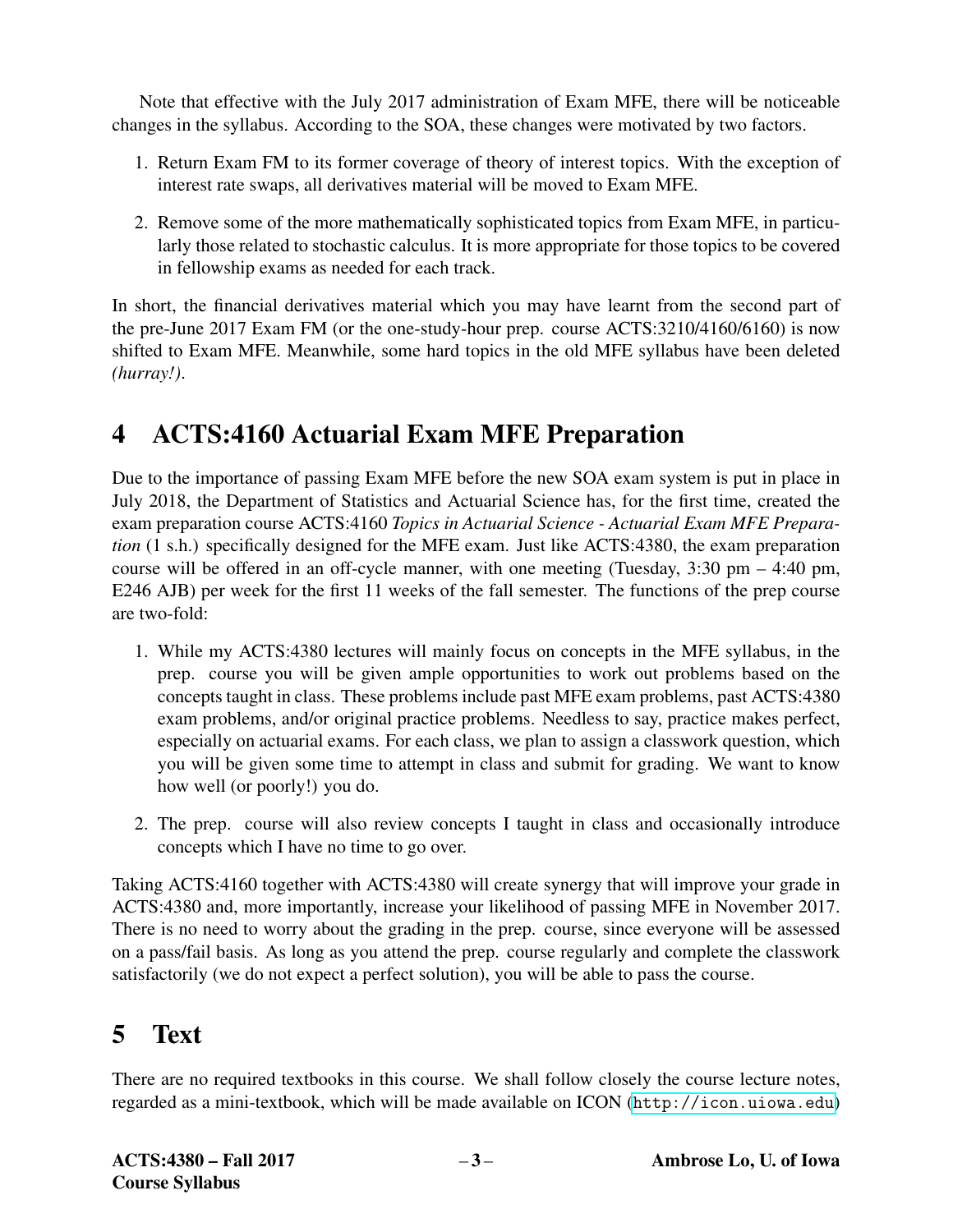chapter by chapter. These notes not only address all important topics required in Exam MFE, but also present lots of intuition for you to understand the subject matter deeply, and a wide variety of examples and practice problems for exam preparation. *Please print out and bring a copy of the relevant portions of the lecture notes for each class meeting.*

The optional text for this course is

*Derivatives Markets* (Third Edition), 2013, by McDonald, R.L., Pearson Education, ISBN: 978-0-32154-308-0.

This is the official textbook for Exam MFE. We shall cover, in a different but more cohesive order, the following required sections in the MFE syllabus:

- Chapter 1: Introduction to Derivatives
- Chapter 2: An Introduction to Forwards and Options, Sections 2.1–2.4
- Chapter 3: Insurance, Collars, and Other Strategies
- Chapter 5: Financial Forwards and Futures, Sections 5.1–5.2, Section 5.3 (through the middle of p.136), Section 5.4 (through the top of p.143)
- Chapter 9: Parity and Other Option Relationships
- Chapter 10: Binomial Option Pricing, Sections 10.1–10.5, Section 10.6 (through the middle of p.315)
- Chapter 11: Binomial Option Pricing, Sections 11.1–11.3, Appendix 11.A
- Chapter 12: The Black-Scholes Formula, Sections 12.1–12.5, Appendix 12.A, Appendix 12.B
- Chapter 13: Market-Making and Delta-Hedging
- Chapter 14: Exotic Options: I, Sections 14.1–14.3, Section 14.4 (through the bottom of p.419), Sections 14.5–14.6
- Chapter 18: The Lognormal Distribution, Sections 18.1–18.5, Appendix 18.A
- Chapter 19: Monte Carlo Valuation, Sections 19.1–19.5
- Chapter 23: Exotic Options: II, Section 23.1 (but with only those definitions in Tables 23.1) and 23.2 that are relevant to Section 23.1), the top half of p.714 (Re: Lookback calls and puts)
- Chapter 25: Interest Rate and Bond Derivatives, Section 25.1 (through the bottom of p.754), Section 25.4 (through the middle of p.773), Section 25.5 (through the middle of p.781)
- Appendices B.1 (The Language of Interest Rates), and C (Jensen's Inequality)

Unless otherwise stated, chapter appendices are not included in the required readings from Mc-Donald (2013). Pearson has published *Student Solutions Manual to Derivatives Markets*, which provides solutions to all even-numbered end-of-chapter problems in the text.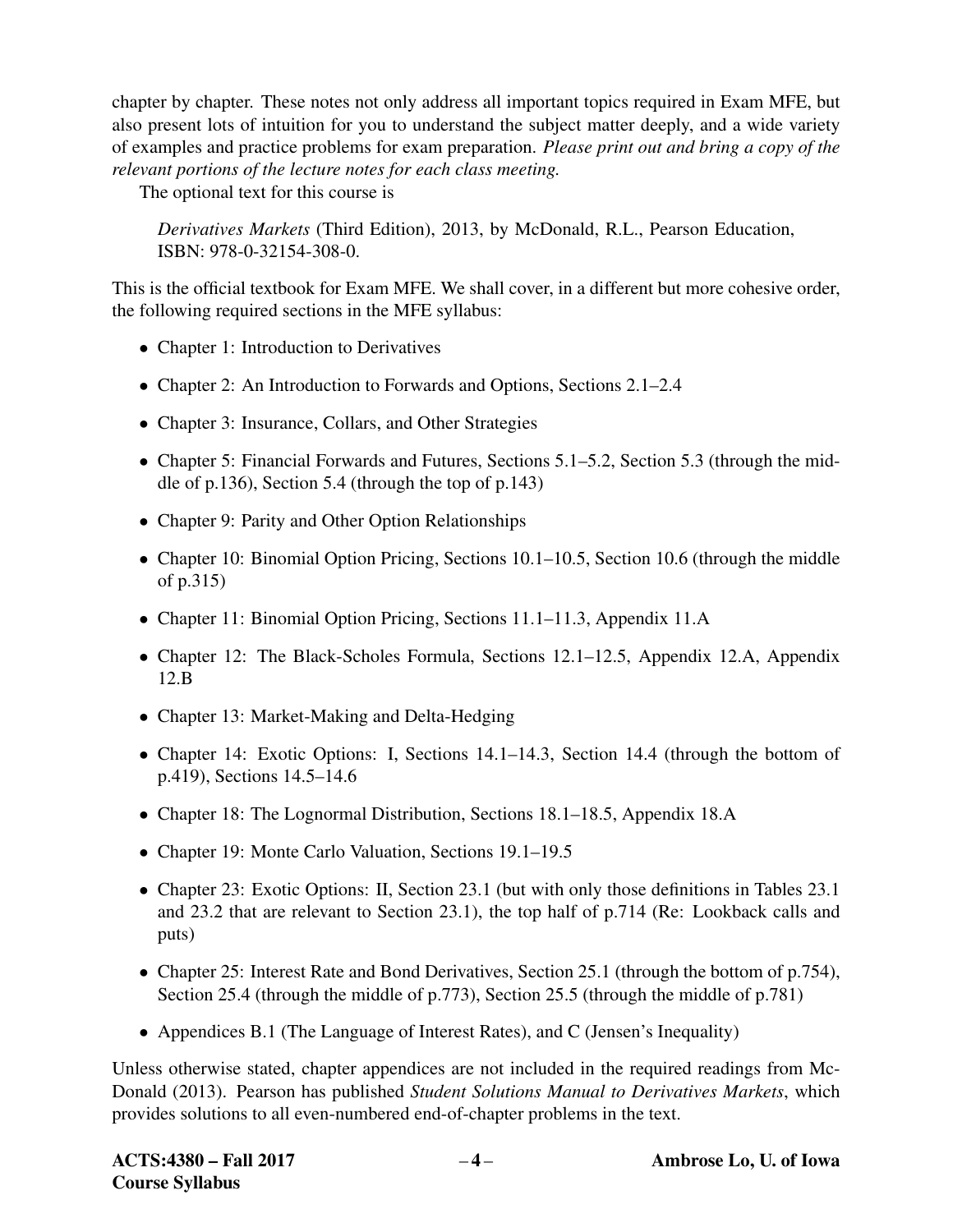## 6 Grading System

Assessment in this course comprises the following items:

### 1. Attendance and attitude:  $\pm \varepsilon \%$ <sup>[ii](#page-4-0)</sup>

You may choose to attend or not to attend classes, but everyone needs to be aware that absence from classes without a valid reason can affect your final grade. It is also impossible to get a copy of any course material you miss or inquire about any announcements made in class. Likewise, your participation, preparedness, and work ethic may affect your final grade (positively or negatively).

### 2. Assignments: 20%

There will be weekly assignments consisting of 4 to 5 end-of-chapter problems in the lecture notes, usually assigned on Wednesday and due the next Wednesday. Any exceptions will be announced in class or in ICON. Late homework will be severely penalized (see the instructions on the assignment sheet). For students' edification, illustrative solutions will be posted on ICON shortly after each homework is due.

*A note on collaboration:* Discussion with other students on homework problems is encouraged. However, what you hand in must ultimately be your own work.

### 3. Short quizzes: 15%

There will be a total of five 15-minute quizzes held on Fridays. These quizzes are intended to motivate you to study regularly (not just cram before the Midterm and Final Exams!) and will consist of relatively straightforward questions. The quiz with the lowest score will be dropped when it comes to computing the final grade.

### 4. Midterm Examination: 25%

There will be a two-hour written Midterm Examination to be held in the evening (6:30 p.m. – 8:30 p.m.) of October 6, 2017 (Friday) at 2217 SC testing the material in Chapters 1 to 7 of this course (with an emphasis on Chapters 4 to 7). It will consist mainly of a series of short computational questions similar in style to MFE problems and/or end-of-chapter problems in the lecture notes. You will therefore find that problems from released MFE past/sample exams and the lecture notes are useful in preparing for the Midterm Exam.

### 5. Final Examination: 40%

A two-hour comprehensive written Final Examination will take place in the evening (6:30 p.m. – 8:30 p.m.) of November 6, 2017 (Monday) at 140 SH testing the material in the whole Exam MFE syllabus, with an emphasis on Chapters 8 to 12 of this course. As an immediate precursor of the November 2017 MFE Exam, the Final Exam serves as a mock exam and gives you a rough picture of how you will perform in the real exam. Like the Midterm Exam, it will comprise mainly short computational questions similar in style to MFE problems and/or end-of-chapter problems in the lecture notes.

<span id="page-4-0"></span> $i$ <sup>ii</sup>In mathematics,  $\varepsilon$  usually denotes a small number.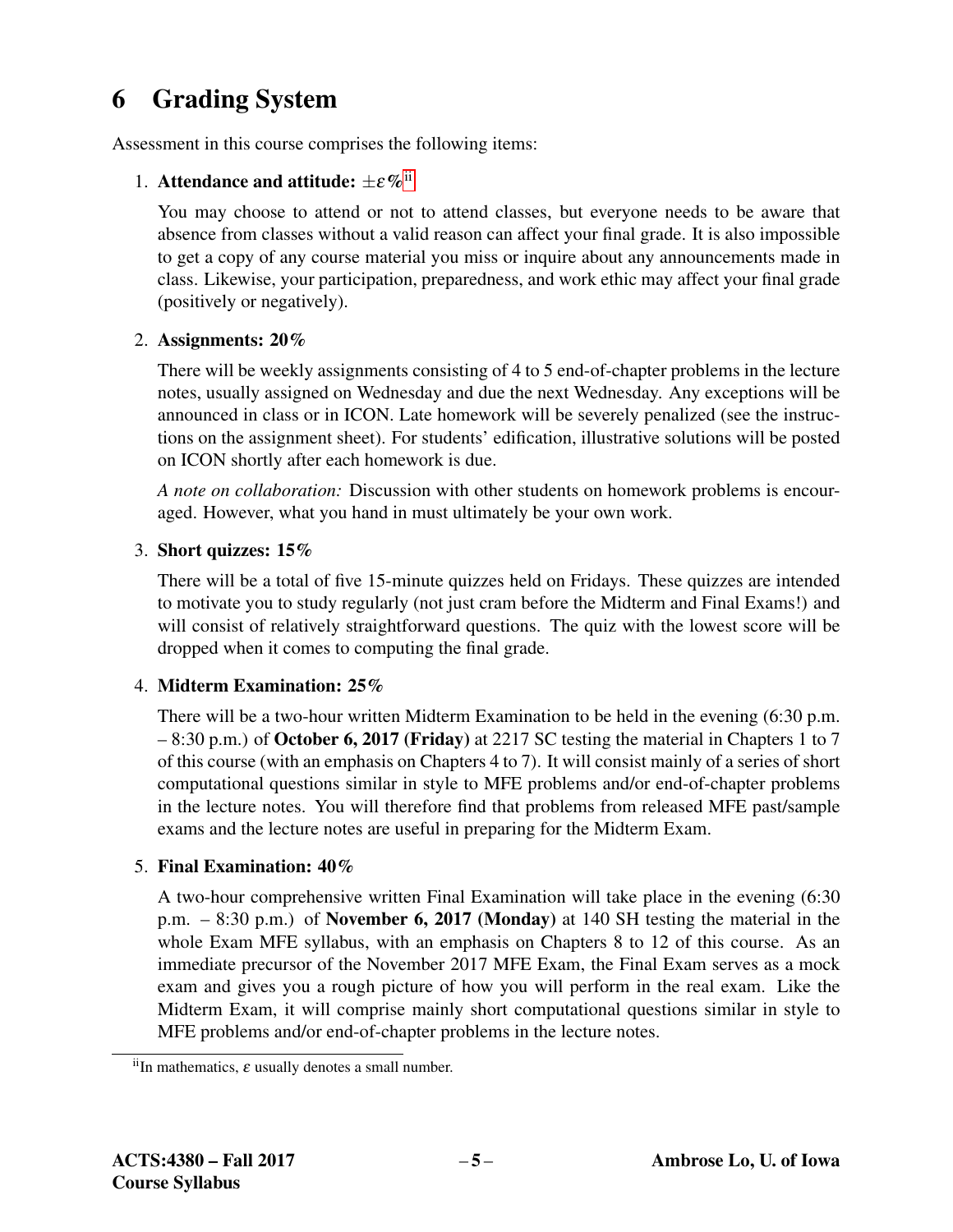All quizzes and exams in this course are closed-book and you are not allowed to bring your own formula sheet (the same applies to all SOA exams as well!). Only SOA/CAS-approved calculators listed on Point 9 of <https://www.soa.org/Files/Edu/edu-rules-reg-instructions.pdf> are permitted.

Note on absence from exams. If, for medical reasons, you are unable to take any exam in this course, you should inform the course instructor *within 48 hours* of the exam, and submit original documentation as soon as possible. Otherwise, a zero score will be awarded. Absence for other reasons will not be allowed, unless approval from the instructor is sought well in advance.

Grading scheme. Plus or minus grades will be given in this course, and undergraduate and graduate students will be treated as two separate groups when it comes to assigning final grades. An *approximate* guide is as follows:

| <b>Undergraduate students</b> |            |   |            |      |             |
|-------------------------------|------------|---|------------|------|-------------|
| $A -$                         | [83.5, 89] | A | [89, 94.5] | $A+$ | [94.5, 100] |
| $B-$                          | [67, 72.5) | B | [72.5, 78] | $B+$ | [78, 83.5]  |
| $C-$                          | [50.5, 56] | C | [56, 61.5] | $C+$ | [61.5, 67]  |
| D-                            | [34, 39.5] | D | [39.5, 45] | D+   | [45, 50.5]  |
| $\mathbf{F}$                  | [0, 34)    |   |            |      |             |

| <b>Graduate students</b> |          |   |          |      |           |
|--------------------------|----------|---|----------|------|-----------|
| $A -$                    | [85, 90) |   | [90, 95) | $A+$ | [95, 100] |
| $B -$                    | [70, 75) | B | [75, 80) | $B+$ | [80, 85)  |
| $C-$                     | [55, 60) | C | [60, 65) | C+   | [65, 70)  |
| D-                       | [40, 45) | D | [45, 50) | D+   | [50, 55)  |
| F                        | [0, 40)  |   |          |      |           |

These are not completely absolute scales and the instructor reserves the "option" to adjust the cutoffs. Note that with this grading scheme you are not "graded on a curve," and so you are not competing with fellow students. Therefore, you are not penalized in any way for working together to better understand concepts and to perform better in this course.

### IMPORTANT NOTE

- 1. A grade of C+ or higher in this course is a prerequisite for ACTS:6160 (Topics in Actuarial Science), which will be offered in Fall 2018 for graduate students.
- 2. This is *not* an easy course for most students, *even for those who have passed Exam MFE*. Each week you should spend at least 6 hours outside of class meetings reviewing the course notes and working on the end-of-chapter problems independently. It is fine to work harder, but working less is risky. Let me know if you encounter any problems with your learning.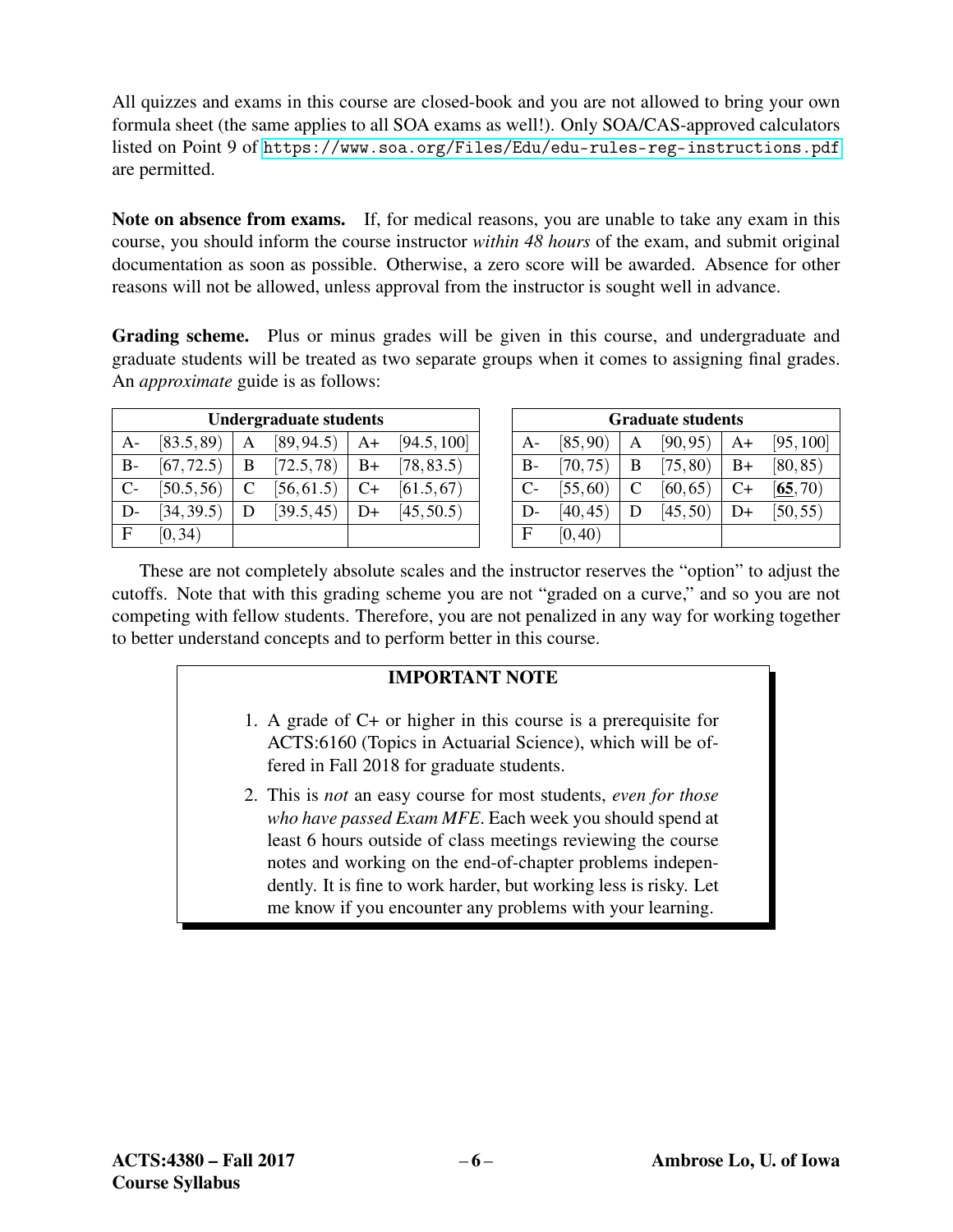## 7 Tentative Teaching, Assignment, and Quiz Schedule

This approximate schedule will be updated as needed as the semester unfolds.

(L: Lecture; E: Exam preparation class)

| <b>Week</b>                                 | <b>Number</b>                                         | <b>Date</b>         | <b>Lecture Topic</b>                 | Prep. Course Topic   |  |  |
|---------------------------------------------|-------------------------------------------------------|---------------------|--------------------------------------|----------------------|--|--|
| Part I. Discrete-time Option Pricing Models |                                                       |                     |                                      |                      |  |  |
| $\mathbf{1}$                                | L <sub>01</sub>                                       | Aug 21, 2017 (Mon)  | Chapter 4                            |                      |  |  |
|                                             | <b>E01</b>                                            | Aug 22, 2017 (Tue)  |                                      | Review: Chapters 1-2 |  |  |
|                                             | L <sub>02</sub>                                       | Aug 23, 2017 (Wed)  | Chapter 4                            |                      |  |  |
|                                             | L <sub>03</sub>                                       | Aug 24, 2017 (Thur) | Chapter 4                            |                      |  |  |
|                                             | L04                                                   | Aug 25, 2017 (Fri)  | Chapter 4, Assignment 1              |                      |  |  |
| $\mathbf{2}$                                | L <sub>05</sub>                                       | Aug 28, 2017 (Mon)  | Chapter 4                            |                      |  |  |
|                                             | <b>E02</b>                                            | Aug 29, 2017 (Tue)  |                                      | Review: Chapters 2-3 |  |  |
|                                             | L <sub>06</sub>                                       | Aug 30, 2017 (Wed)  | Chapter 4, Assignment 2              |                      |  |  |
|                                             | L07                                                   | Aug 31, 2017 (Thur) | Chapter 4                            |                      |  |  |
|                                             | L08                                                   | Sep 1, 2017 (Fri)   | Chapter 4, Quiz 1                    |                      |  |  |
| 3                                           |                                                       | Sep 4, 2017 (Mon)   | (University Holiday)                 |                      |  |  |
|                                             | E03                                                   | Sep 5, 2017 (Tue)   |                                      | Review: Chapter 4    |  |  |
|                                             | L <sub>09</sub>                                       | Sep 6, 2017 (Wed)   | Chapter 4, Assignment 3              |                      |  |  |
|                                             | L10                                                   | Sep 7, 2017 (Thur)  | Chapter 5                            |                      |  |  |
|                                             | L11                                                   | Sep 8, 2017 (Fri)   | Chapter 5, Quiz 2                    |                      |  |  |
|                                             | <b>Part II. Continuous-time Option Pricing Models</b> |                     |                                      |                      |  |  |
| $\overline{4}$                              | L12                                                   | Sep 11, 2017 (Mon)  | Chapter 5                            |                      |  |  |
|                                             | <b>E04</b>                                            | Sep 12, 2017 (Tue)  |                                      | Review: Chapter 5    |  |  |
|                                             | L13                                                   | Sep 13, 2017 (Wed)  | Chapter 6, Assignment 4              |                      |  |  |
|                                             | L14                                                   | Sep 14, 2017 (Thur) | Chapter 6                            |                      |  |  |
|                                             | $\overline{L}$ 15                                     | Sep 15, 2017 (Fri)  | Chapter 6                            |                      |  |  |
| 5                                           | L16                                                   | Sep 18, 2017 (Mon)  | Chapter 6                            |                      |  |  |
|                                             | E05                                                   | Sep 19, 2017 (Tue)  |                                      | Review: Chapter 6    |  |  |
|                                             | L17                                                   | Sep 20, 2017 (Wed)  | Chapter 6, Assignment 5              |                      |  |  |
|                                             | L18                                                   | Sep 21, 2017 (Thur) | Chapter 6                            |                      |  |  |
|                                             | L19                                                   | Sep 22, 2017 (Fri)  | Chapter 7, Quiz 3                    |                      |  |  |
| 6                                           | L20                                                   | Sep 25, 2017 (Mon)  | Chapter 7                            |                      |  |  |
|                                             | <b>E06</b>                                            | Sep 26, 2017 (Tue)  |                                      | Review: Chapter 6    |  |  |
|                                             | L21                                                   | Sep 27, 2017 (Wed)  | Chapter 7, Assignment 6              |                      |  |  |
|                                             | L22                                                   | Sep 28, 2017 (Thur) | Chapter 7                            |                      |  |  |
|                                             | L23                                                   | Sep 29, 2017 (Fri)  | Chapter 8                            |                      |  |  |
| $\overline{7}$                              | L24                                                   | Oct 2, 2017 (Mon)   | Chapter 8                            |                      |  |  |
|                                             | E07                                                   | Oct 3, 2017 (Tue)   |                                      | Review: Chapter 7    |  |  |
|                                             |                                                       | Oct 4, 2017 (Wed)   | (No class due to Actuarial Job Fair) |                      |  |  |
|                                             | L25                                                   | Oct 5, 2017 (Thur)  | Chapter 8                            |                      |  |  |
|                                             |                                                       | Oct 6, 2017 (Fri)   | (No class. Midterm in evening!)      |                      |  |  |
| 8                                           | L26                                                   | Oct 9, 2017 (Mon)   | Chapter 8                            |                      |  |  |
|                                             | E08                                                   | Oct 10, 2017 (Tue)  |                                      | Review: Chapter 8    |  |  |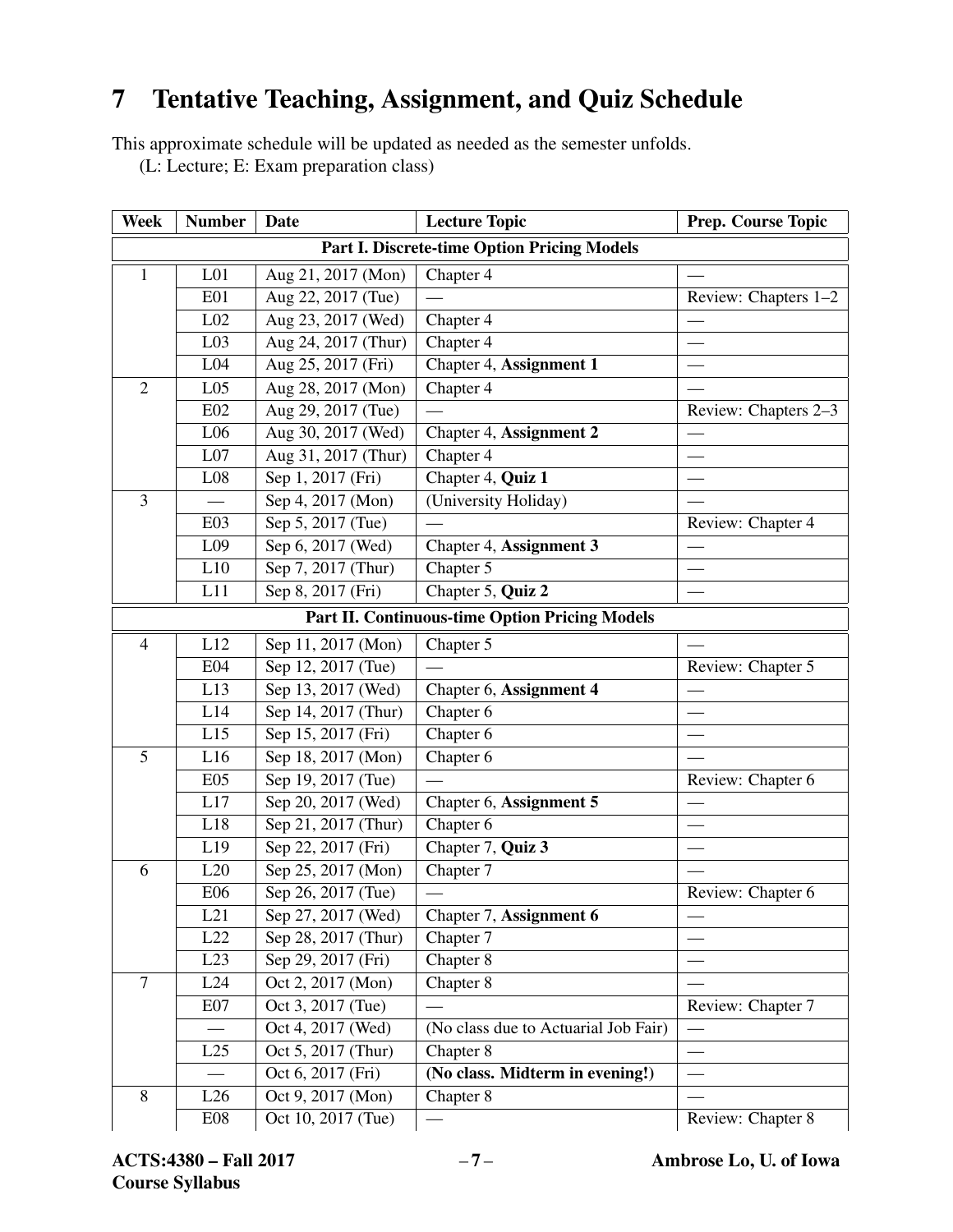|                                                               | L27 | Oct 11, 2017 (Wed)  | Chapter 8, Assignment 7   |                   |  |
|---------------------------------------------------------------|-----|---------------------|---------------------------|-------------------|--|
|                                                               | L28 | Oct 12, 2017 (Thur) | Chapter 8                 |                   |  |
|                                                               | L29 | Oct 13, 2017 (Fri)  | Chapter 8                 |                   |  |
| 9                                                             | L30 | Oct 16, 2017 (Mon)  | Chapter 8                 |                   |  |
|                                                               | E09 | Oct 17, 2017 (Tue)  |                           | Review: Chapter 8 |  |
|                                                               | L31 | Oct 18, 2017 (Wed)  | Chapter 9, Assignment 8   |                   |  |
|                                                               | L32 | Oct 19, 2017 (Thur) | Chapter 9                 |                   |  |
|                                                               | L33 | Oct 20, 2017 (Fri)  | Chapter 9, Quiz 4         |                   |  |
| <b>Part III. Interest Rate Derivatives</b>                    |     |                     |                           |                   |  |
| 10                                                            | L34 | Oct 23, 2017 (Mon)  | Chapter 10                |                   |  |
|                                                               | E10 | Oct 24, 2017 (Tue)  |                           | Chapter 12        |  |
|                                                               | L35 | Oct 25, 2017 (Wed)  | Chapter 10, Assignment 9  |                   |  |
|                                                               | L36 | Oct 26, 2017 (Thur) | Chapter 11                |                   |  |
|                                                               | L37 | Oct 27, 2017 (Fri)  | Chapter 11, Quiz 5        |                   |  |
| <b>Part IV. Epilogue: General Properties of Option Prices</b> |     |                     |                           |                   |  |
| 11                                                            | L38 | Oct 30, 2017 (Mon)  | Chapter 12                |                   |  |
|                                                               | E11 | Oct 31, 2017 (Tue)  |                           | Chapter $12$      |  |
|                                                               | L39 | Nov 1, 2017 (Wed)   | Chapter 12, Assignment 10 |                   |  |
|                                                               | L40 | Nov 2, 2017 (Thur)  | Final review              |                   |  |
|                                                               | L41 | Nov 3, 2017 (Fri)   | Final review              |                   |  |
| 12                                                            |     | Nov 6, 2017 (Mon)   | <b>Final Examination</b>  |                   |  |
|                                                               |     | Nov 16-22, 2017     | November 2017 Exam MFE    |                   |  |

\* Refer to the numbering in the lecture notes, not McDonald (2013)

### More about the instructor ("Shameless" self-introduction...)

. . . . . . . . . . . . . . . . . . . . . . . . . . . . . . . . . . . . . . . . . . . . . . . . . . . . . . . . . . . . . . . . . . . . . . . . . . . . . . . . . . . . . . . .

Professor Ambrose Lo was born (in 19X9), raised, and educated in Hong Kong. He earned his B.S. in Actuarial Science (first class honors) and Ph.D. in Actuarial Science from The University of Hong Kong in 2010 and 2014 respectively. He joined the Department of Statistics and Actuarial Science at The University of Iowa in August 2014 as an Assistant Professor in Actuarial Science. He is a Fellow of the Society of Actuaries (FSA) and a Chartered Enterprise Risk Analyst (CERA). His research interests lie in dependence structures, quantitative risk management as well as optimal (re)insurance. His research papers have been published in top-tier actuarial journals, such as *Insurance: Mathematics and Economics*, *Scandinavian Actuarial Journal* and *ASTIN Bulletin: The Journal of the International Actuarial Association*.

Besides dedicating himself to actuarial research, Ambrose attaches equal importance to teaching, through which he nurtures the next generation of actuaries and serves the actuarial profession. He has taught courses on financial derivatives, mathematical finance, life contingencies, credibility theory, advanced probability theory, and regression analysis. His emphasis in teaching is always placed on thorough understanding of the subject matter complemented by concrete problem-solving skills. He is also the sole author of the 1370-page ACTEX CAS Exam S Study Manual (Fall 2017 Edition).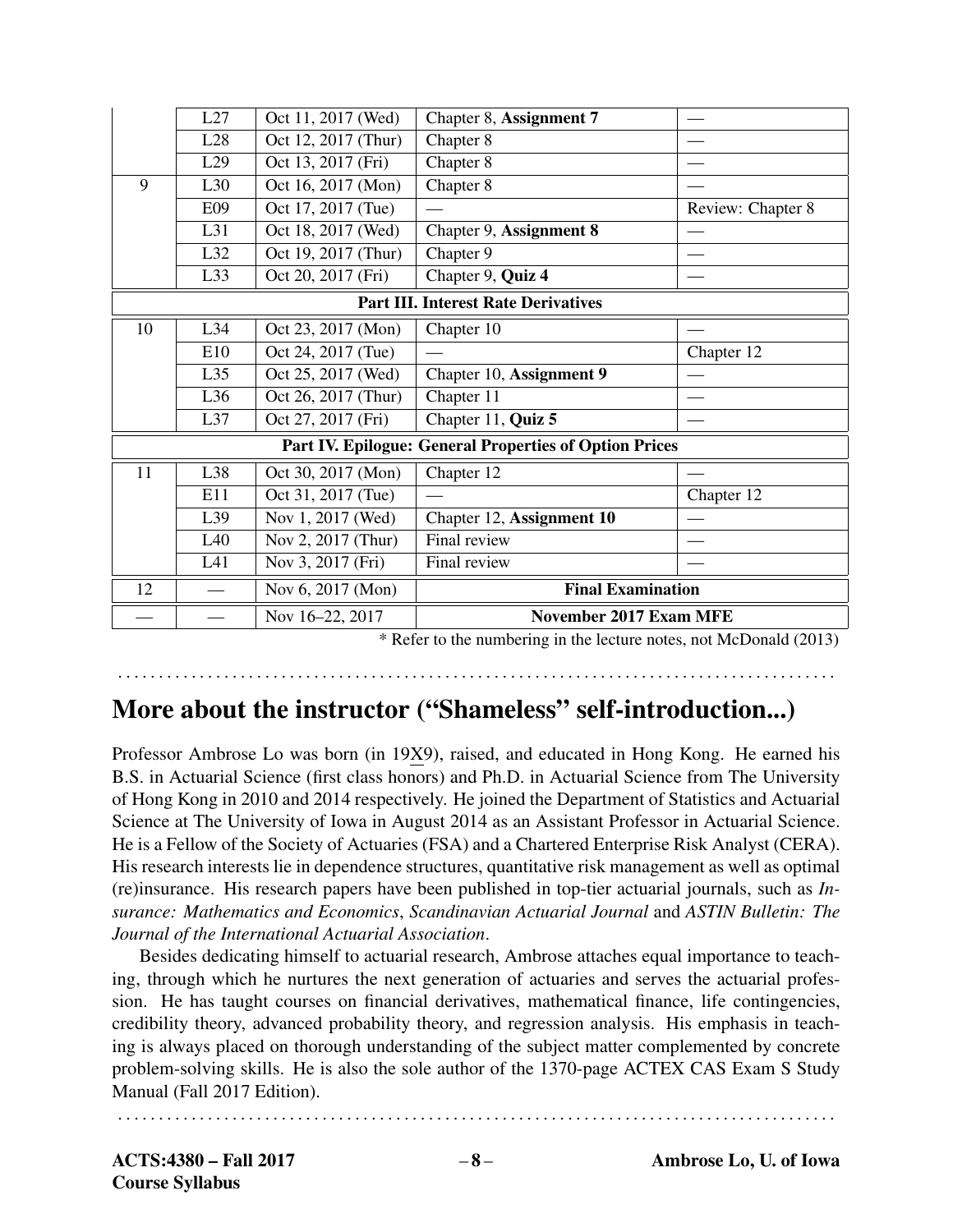# The College of Liberal Arts & Sciences: Important Policies and Procedures

# Administrative Home

The College of Liberal Arts and Sciences is the administrative home of this course and governs matters such as the add/drop deadlines, the second-grade-only option, and other related issues. Different colleges may have different policies. Questions may be addressed to 120 Schaeffer Hall, or see the CLAS Academic Policies Handbook at <http://clas.uiowa.edu/students/handbook>.

## Electronic Communication

University policy specifies that students are responsible for all official correspondences sent to their University of Iowa e-mail address (@uiowa.edu). Faculty and students should use this account for correspondences [\(Operations Manual, III.15.2,](https://opsmanual.uiowa.edu/human-resources/professional-ethics-and-academic-responsibility#15.2) k.11).

## Accommodations for Disabilities

The University of Iowa is committed to providing an educational experience that is accessible to all students. A student may request academic accommodations for a disability (which includes but is not limited to mental health, attention, learning, vision, and physical or health-related conditions). A student seeking academic accommodations should first register with Student Disability Services and then meet with the course instructor privately in the instructor's office to make particular arrangements. Reasonable accommodations are established through an interactive process between the student, instructor, and SDS. See <http://sds.studentlife.uiowa.edu/> for information.

## Nondiscrimination in the Classroom

The University of Iowa is committed to making the classroom a respectful and inclusive space for all people irrespective of their gender, sexual, racial, religious or other identities. Toward this goal, students are invited to optionally share their preferred names and pronouns with their instructors and classmates. The University of Iowa prohibits discrimination and harassment against individuals on the basis of race, class, gender, sexual orientation, national origin, and other identity categories set forth in the University's Human Rights policy. For more information, contact the Office of Equal Opportunity and Diversity, <diversity@iowa.edu> or visit [diversity.uiowa.](diversity.uiowa.edu) [edu](diversity.uiowa.edu).

## Academic Honesty

All CLAS students or students taking classes offered by CLAS have, in essence, agreed to the College's [Code of Academic Honesty:](https://clas.uiowa.edu/students/handbook/academic-fraud-honor-code) "I pledge to do my own academic work and to excel to the best of my abilities, upholding the [IOWA Challenge.](https://newstudents.uiowa.edu/iowa-challenge) I promise not to lie about my academic work,